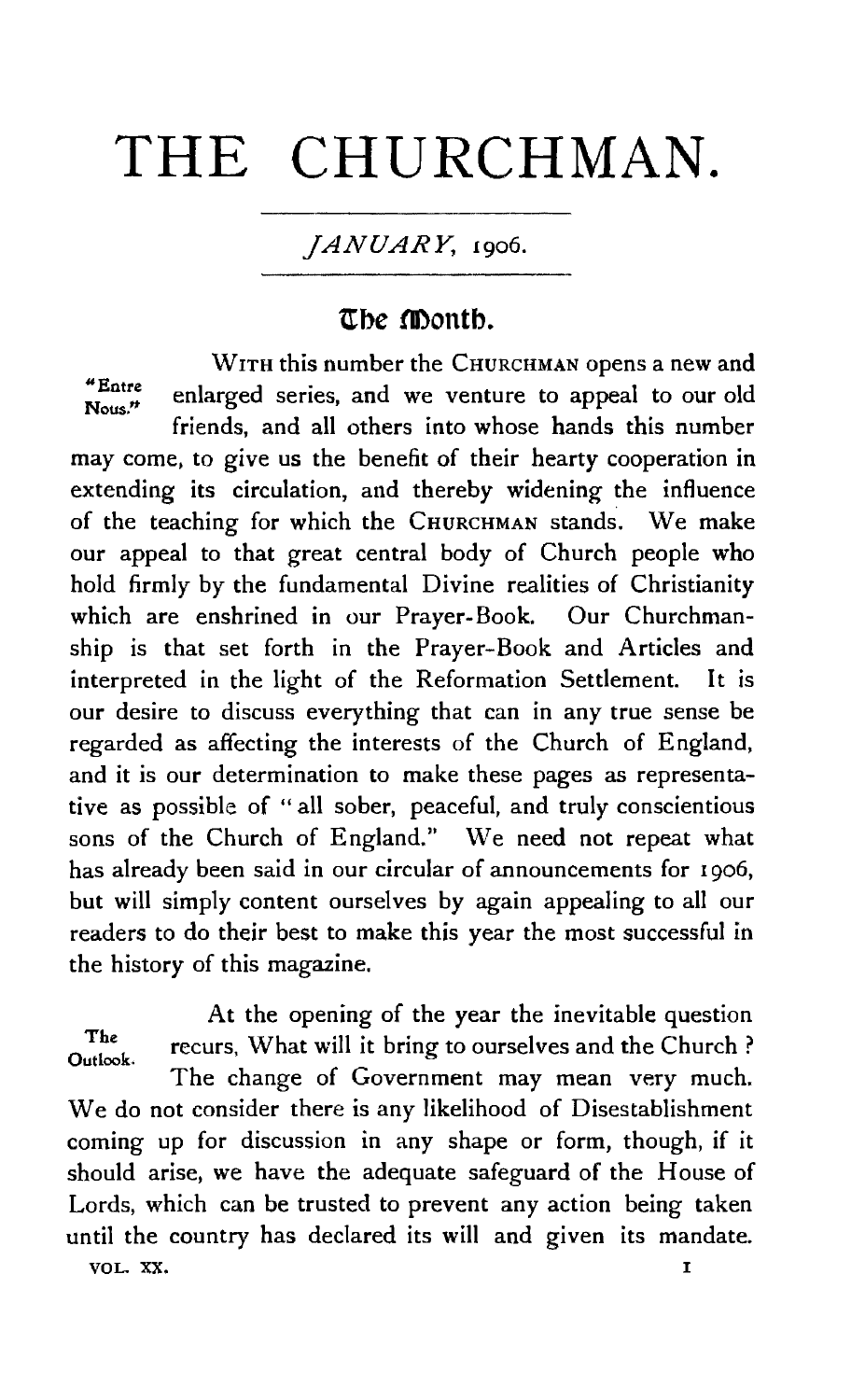### 4 THE MONTH

on the other hand, very different Churchmen, of whom Mr. Llewelyn Davies is a noteworthy example, regard the Council as a mere debating society with no power. Mr. Llewelyn Davies fears that it will be used as " a stalking horse for those who desire to retain anarchy in the Church, and refuse obedience to the only existing coercive laws." There is much truth in his contention, and yet in our judgment it is no reason for not forming such a Council. The day must come, and it may come soon, when the Church will be called to the onerous task of self-government, and it will be a great point gained if it already has some body which will form the nucleus of a thoroughly Representative Council. It is perfectly true that at present it is not, and cannot be, strictly representative, but it is at least a step in the direction of a much -needed Church reform. We do not suppose for a moment that Parliament will surrender any of its powers over the Church while the Church remains established ; but in view of possible, some would say probable, events, it will be of immense service to have this Representative Church Council, by means of which the great questions of reform in Church government and greater elasticity in the working of the Church can be brought to a successful issue. It is no doubt possible to criticise the new body on various grounds, but with all its weaknesses and limitations we welcome it in the best interests of our Church.

 $T<sub>he</sub>$  A few weeks ago a protest of  $I,300$  lay com-Athanasian municants in the diocese of Birmingham was made Creed. against any kind of change in regard to the use of the Athanasian Creed in the public services of the Church. The Bishop of Birmingham has now replied to the memorial, and has summed up his own position and that of many others by saying that

our present use of the Athanasian Creed in place of the Apostles' Creed at Matins on great festivals, irritates so many good people, and causes so much misunderstanding, that it does, as a matter of fact, more harm than good to the cause of doctrinal truth which it is intended to serve.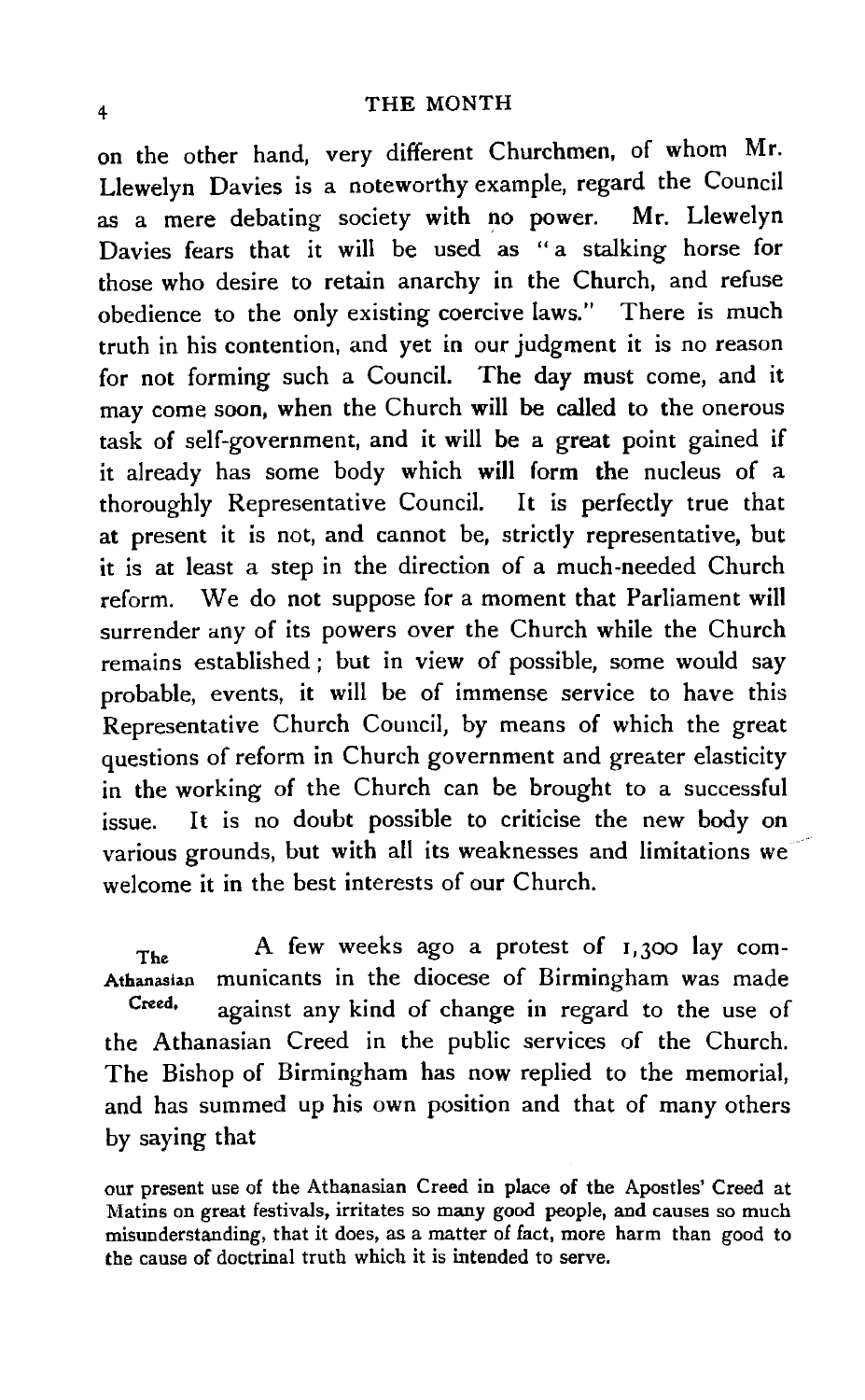In these words Dr. Gore aptly puts the case of those who, while firmly adhering to the doctrinal position of the Creed, desire some change in its public use. There is no difference whatever, as the Bishop rightly urges, as to " the real nature of our moral responsibility for receiving the faith. The controversy is only about the mode of expressing this responsibility." Very many Churchmen would welcome some proposal by which this question could be settled to the satisfaction of all, and it seems to us that the Bishop of Liverpool in again urging the method of the Irish Church points the way in the right direction.

We extend a hearty welcome to the new weekly The paper, the *Layman*, which has just appeared. As the Layman." names of the Hon. and Rev. W. E. Bowen and Mr. H. C. Hogan, a well-known Church journalist, have been associated with the venture, the general position of the paper can be readily understood. It will seek to express the views of the laity on all questions affecting the Church of England, and, judging by its first two numbers, it will do so in a very fresh and vigorous way. For an answer to the question, "What are the Laity?" the new paper adopts Dr. Arnold's view, "The Church minus the Clergy." On questions of Church Reform the *Layman* will "trust to Crown rather than to Bishops, Parliament rather than Convocation and Houses of Laymen." Undeterred by recent failures, the *Layman* comes out as a threepenny weekly, and we wish it God-speed in its endeavour to give voice to those lay opinions which, after all, will go far to decide the true policy of the Church of England.

Are In the course of a recent address at Cambridge, Churchmen Dr. Robertson Nicoll gave expression to the Book-buyers? opinion that the "book-buying public is the Nonconformist public, and a book published by a Nonconformist has a far better chance of sale than a book published by a Churchman." The important position occupied by Dr. Nicoll in the world of books gives great weight to any opinion of his, and we call attention to it for the purpose of inquiring whether Churchmen